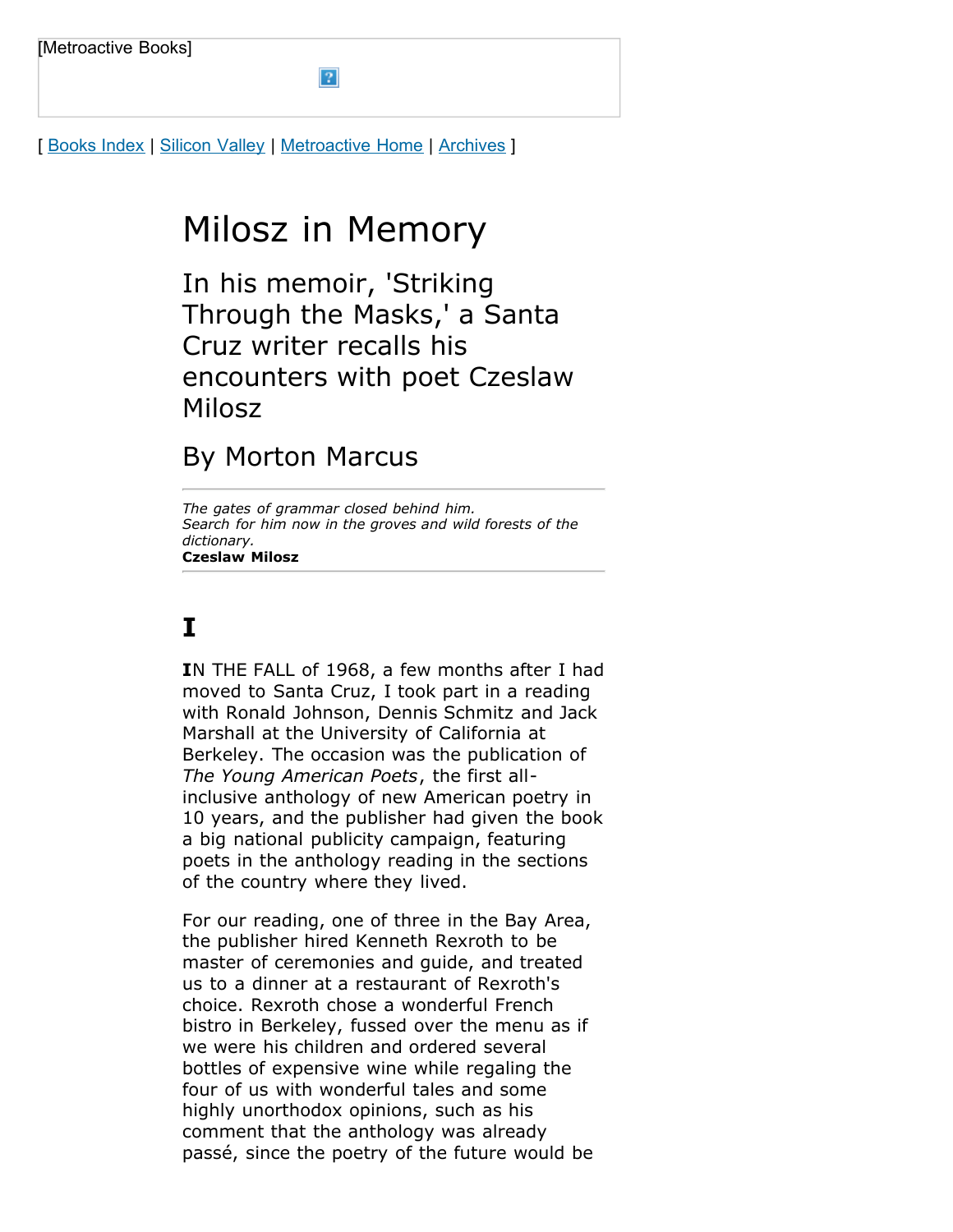"off the page," or completely based on performance.

Slightly inebriated, but in an elated mood, the five of us made our way by foot to the campus to find a crowd of 300 or 400 waiting for us in Wheeler Hall. I read second, after which there was an intermission and members of the audience, clucking their praises at what they had heard, crowded around us. One of their number, a middle-aged man with high cheekbones, pushed to the front of the others and stood quivering in front of me. "You come home with me!" he demanded in a strong Slavic accent. Tears were coursing down his cheeks, and he had obviously been crying for some time.

I didn't know what to say and was as confused as the people around me.

"Come home with me!" he repeated.

"Well, thank you," I finally said, "but— "

"I open special wine for us," he interrupted me.

The crowd around us began to thin.

"I'd like to," I said, "but I have classes tomorrow and a long ride ... "

The man straightened, regained his composure and said, "Oh, you think I am weird," and stalked away, heading for Rexroth, who was talking to several people. The man grabbed Rexroth by the arm and dragged him over to me. "Kenneth, introduce!" he commanded.

"Well, yes," said Rexroth in his most grandiose world-weary manner, as if bored by the man's feverish behavior. "Morton Marcus," he said, "this is Czeslaw Milosz."

I was surprised, but immediately understood the man's agitation. For my reading I had selected a number of poems from my forthcoming book, citing the influence on it of post-World War II East European poetry, especially Polish poetry, and recommended Milosz's anthology *Post-War Polish Poetry* to the audience. I was honored to meet him, and grasped his hand warmly.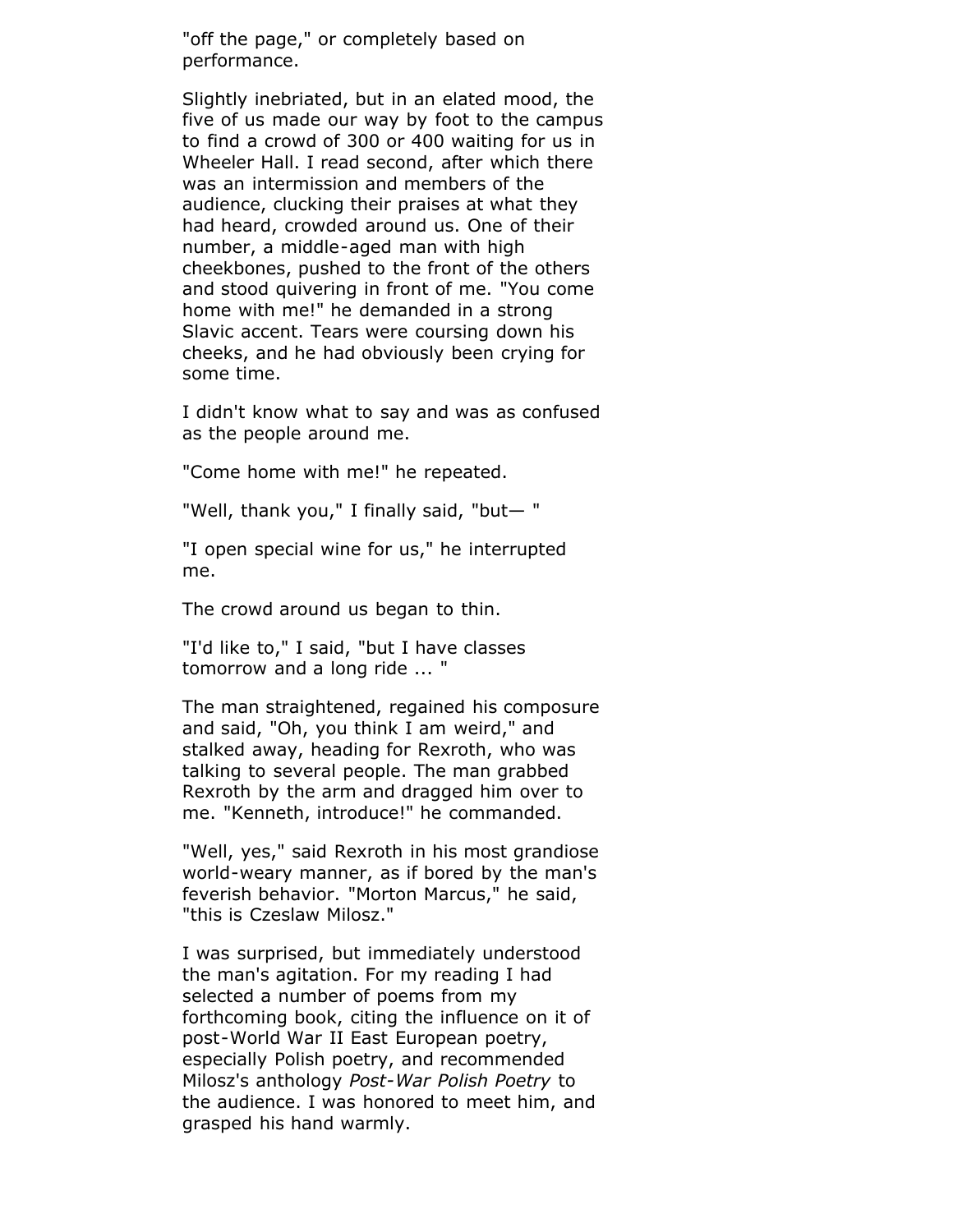"Wonderful poetry," he said, obviously extremely moved. "Now you come home with me."

I refused again, once more citing my ride back to Santa Cruz that night and early classes the next day as my excuse, but we made an appointment for dinner at his house two weeks later.

In 1968, Milosz was virtually unknown as a poet in the United States. His reputation here, if he had one, was based on a political volume in which he described the reasons for his defection from communist Poland in 1951, and another volume, a novel, about the miseries of living under a communist regime.

The first book, *The Captive Mind,* as well as the second, *Seizure of Power*, came out in the 1950s. Milosz spent the remainder of the decade in Paris, where he had defected, struggling to support himself and his family, but since 1960 he had quietly taught in the Slavic languages department at Berkeley. Like many other artists living in the United States in political exile, he was renowned in his own country, but unknown and ignored here.

Two weeks after the meeting in Wheeler, my wife and I and our two small daughters pulled up to Milosz's house off Grizzly Peak Boulevard in Berkeley. It was a small house with a steep roof, set in a thicket of trees and foliage, and looked like a cottage out of a Grimm's fairy tale.

It was November, so darkness had already descended. Our knock on the thick wooden door was answered by Milosz himself. He was excited to see us but dismayed at first by our arriving with our 6- and 1-year-olds in tow. I explained that we couldn't afford baby-sitters, and Milosz, calling to his wife for assistance, good-humoredly found a place for the girls to amuse themselves, and the visit began in the way—I gathered from Milosz's renewed enthusiasm—he imagined it should have started.

He formally introduced us to his wife, Anka, a striking woman with straight white hair and bangs, a sharp nose and a kindly manner, who had taken the girls to play in the Miloszes' youngest son's room. Then Milosz opened one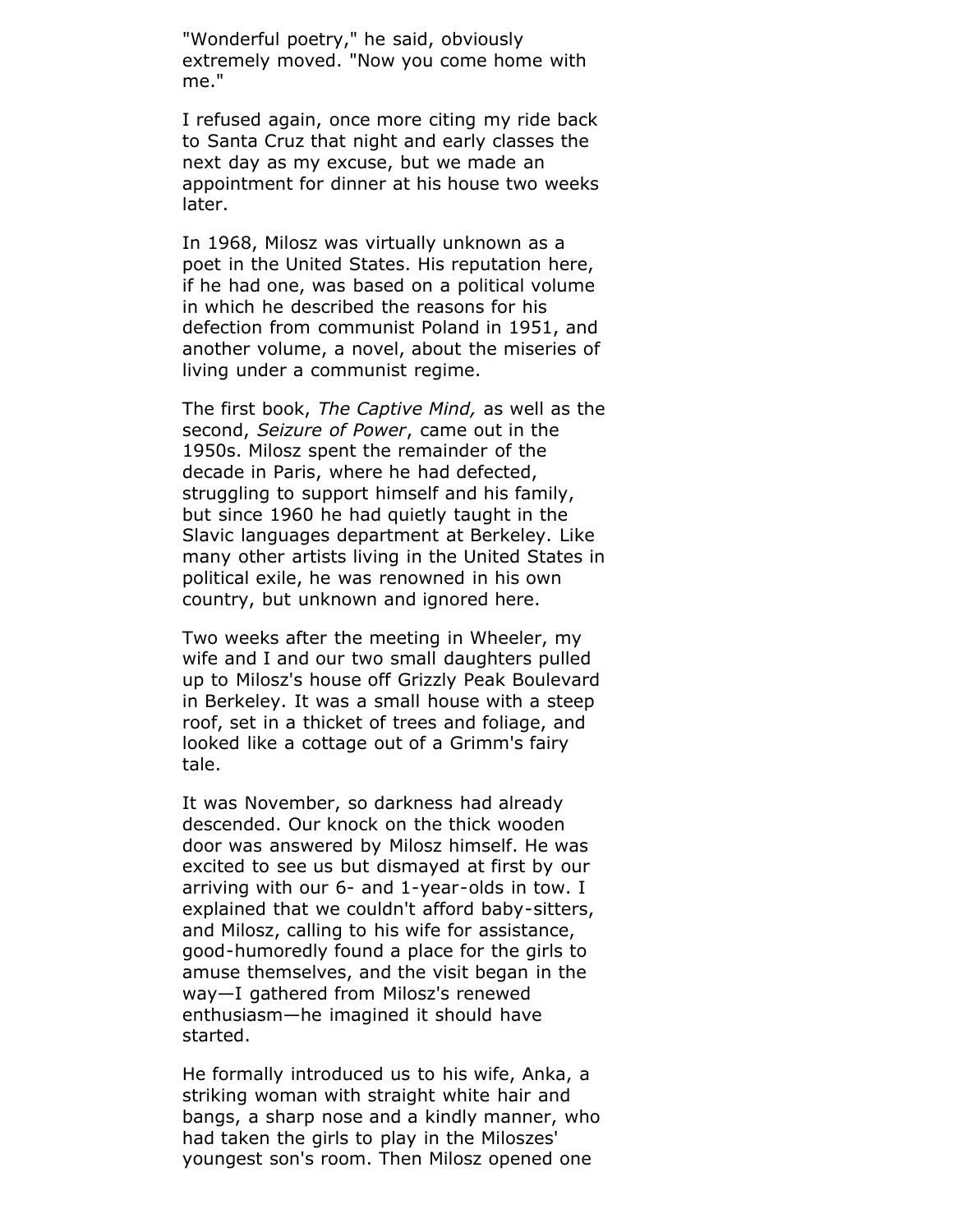of the promised bottles of wine, and while Anka and Wilma talked in the kitchen, he hustled me to his study where he told me, with a feverish emphasis I was beginning to suspect was his manner, about the new preface he was writing for the next edition of *Post-War Polish Poetry* that Penguin was bringing out the following year.

It was written, he said, with me in mind. He had been impressed by my poetry, but he wanted to warn me—and other young poets not to overuse mordant irony. Relying on such irony in one's poems, he said, was tantamount to accepting the horrors perpetrated by governments and individuals, since it implied in its tone and attitude an acceptance of them as the way the world worked. At times, irony is fine to warn the readers of impending political or social catastrophes, he said, but when the catastrophes occur, the poet has to sing songs of hope and redemption, for that, in the end, is the primal direction of the human spirit.

He spoke with an orator's vigor, and I was once more beside myself with humility and gratefulness that he would be so moved by my poems that he would write a warning to me and my generation concerning a dangerous path he was afraid we were following. I was so struck by his passionate words that the whole tenor of my work changed from then on. It was as if he had expunged sarcastic irony from my soul.

After he stopped talking, he calmed down, and all four of us spent a pleasant evening getting to know each other and talking about literature and the world. For the rest of the evening, Milosz was not only composed and charming, but subdued, and I got the impression that his agitation at the reading and earlier in the evening had to do with the passionate warning he had delivered to me earlier in the evening like a wisdom figure out of some Slavic folk tale.

We visited the Miloszes several times after that, and I remember on one occasion two months later how upset Czeslaw was about the strange death in Thailand of his friend Thomas Merton, the great Catholic contemplative. Milosz was a Roman Catholic at heart, and his continued search for spiritual meaning in a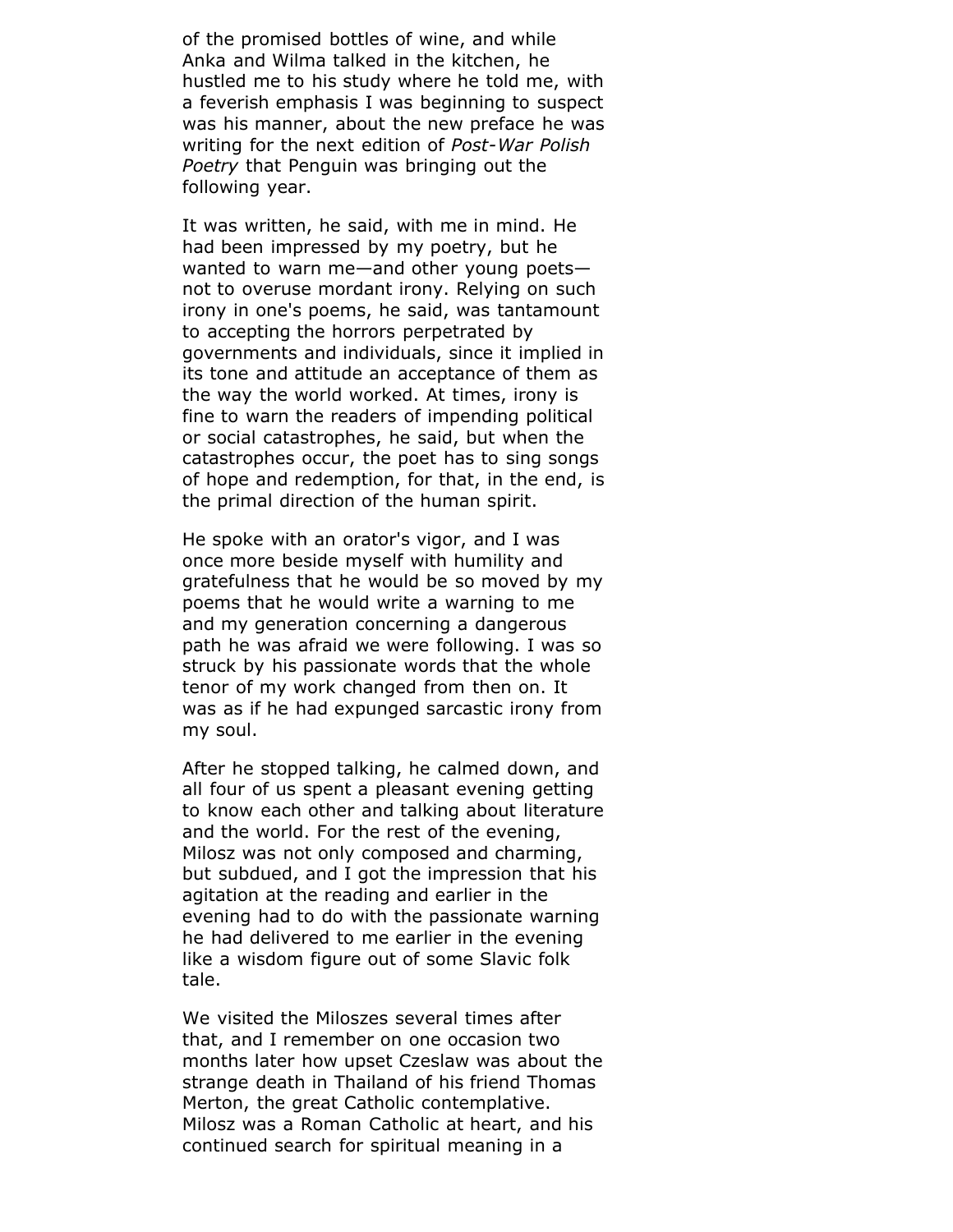world where moments of transcendent beauty implied a godhead amid the horrors of history and the dehumanization of science and technology can be understood in that context.

Certainly Milosz's formidable intellect was fed and honed by a classic European Catholic education, as our conversations revealed early on, but it was his Slavic soul that drew me to him like a magnet. If he embodied the exile's isolation I had felt all my life, he also exemplified the Slavic personality in his passion as well as his intellect.

Nowhere are both attitudes more clearly voiced than in his poem "To Robinson Jeffers," where he delineates the difference between the Slavic and Anglo/Nordic temperaments. The poem is also an excellent example of Milosz's methodology—a strong intellectual argument suffused with an intense concrete sensuousness. Or is it an intense concrete sensuousness suffused with a strong intellectual argument?

Although I thought I came to understand Czeslaw in our handful of meetings in 1968 and 1969, I was totally unprepared for the dramatic evening I was to spend with him in the spring of 1970.

#### **II**

In 1970, I was the State Department's West Coast host for the great Yugoslav poet Vasko Popa. Through an enthusiastic Milosz, I arranged the second of two readings in Northern California to take place at the Slavic Languages Department at UC-Berkeley, and four nights after he arrived, Popa, his interpreter and I found ourselves on the Berkeley campus.

Milosz had primed his colleagues and students, and an audience of several hundred crowded into a small auditorium. Milosz was very excited and, his face flushed, ran from one side of the room to the other, introducing Popa to one person here and another one there, and making sure everything was in place for the reading. He had greeted Popa with a warm embrace and kept returning to him, saying several sentences in French before he would rush off again.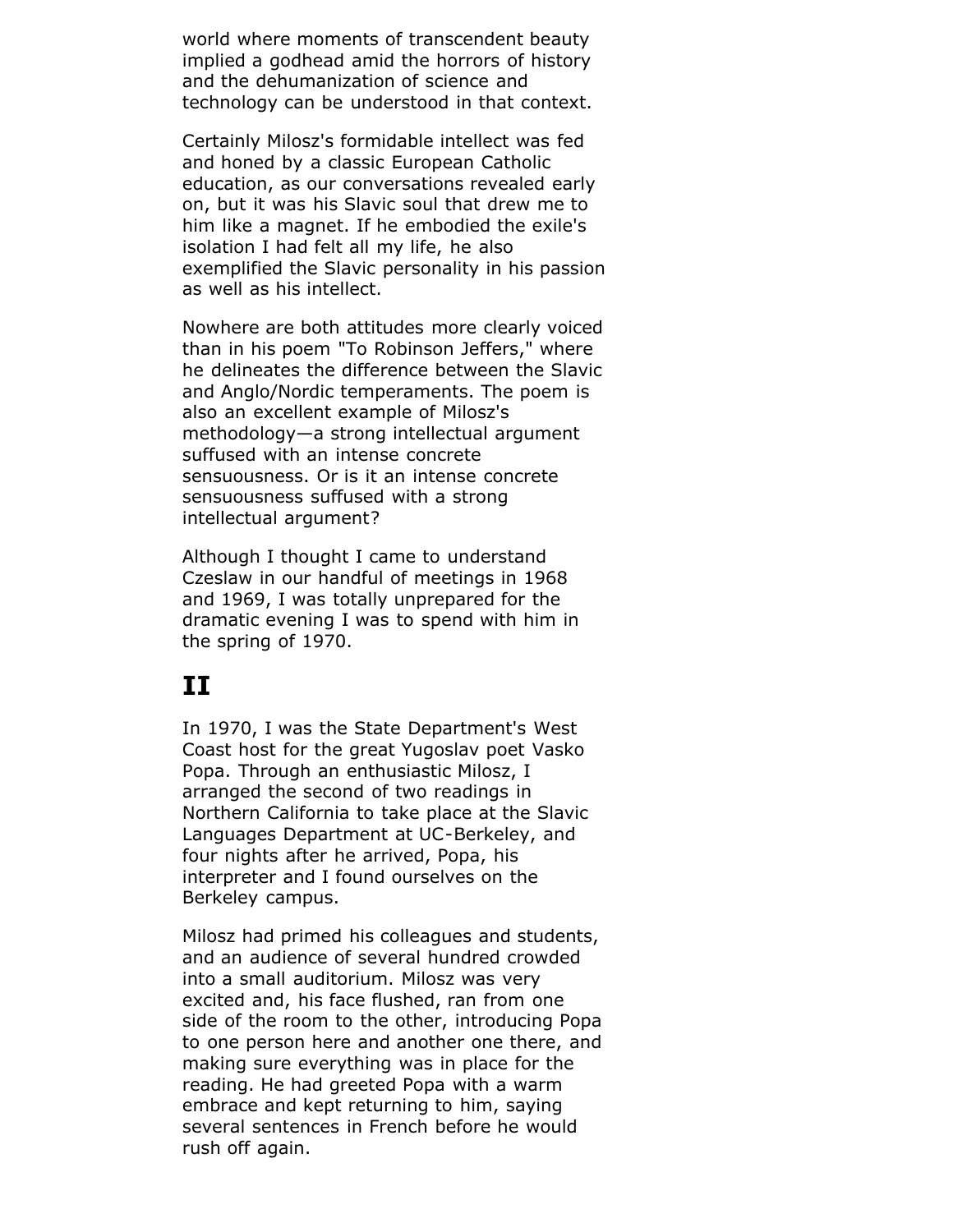Vasko and I presented the same bilingual program we had at our first reading and, as before, received an enthusiastic response.

Afterward, Milosz hurried us away from wellwishers and told me to drive to his house. When we arrived, we were greeted by what seemed most of the audience at the reading. Cars lined both sides of the narrow street and it seemed that more than a hundred people were jammed inside Milosz's small fairytalelike cottage in the forested hills above Berkeley.

Milosz had arrived before us and, with face still flushed, was moving with Anka from group to group, making sure everyone was taken care of. Several of the students came up to Popa, but most of them spoke neither Serbo-Croat nor French, and, his interpreter lost somewhere in the crowd, soon Vasko was ensconced alone on a sofa with a glass of red wine in either hand. Now that his responsibilities in California were over, he looked relaxed and pleased, and stared in glassy-eyed exhaustion at the milling guests. His quiet contentment was disturbed only by Milosz, who would break away from his duties as host to join Vasko and speak to him animatedly in French.

Milosz was obviously keyed up by Popa's presence. I thought I understood his excitement. He and Vasko had been in the resistance against the Nazi invaders in their separate countries, neither one knowing about the other, but both engaged in a common cause. Both of them had survived as well, while many of their friends had not, and each had gone on to be an important literary figure not only in his respective country but throughout Europe. It made no difference to Milosz, a staunch opponent of communism, what Popa's politics were. He and Popa shared a brotherly bond that was welded together by history—and blood.

For the most part, Popa listened to Milosz, smiling and nodding. He seemed very comfortable talking to him, and his demeanor radiating affection. I watched the two of them with mounting emotions, pictures fluttering through my mind of haggard refugee faces and bombed out cities.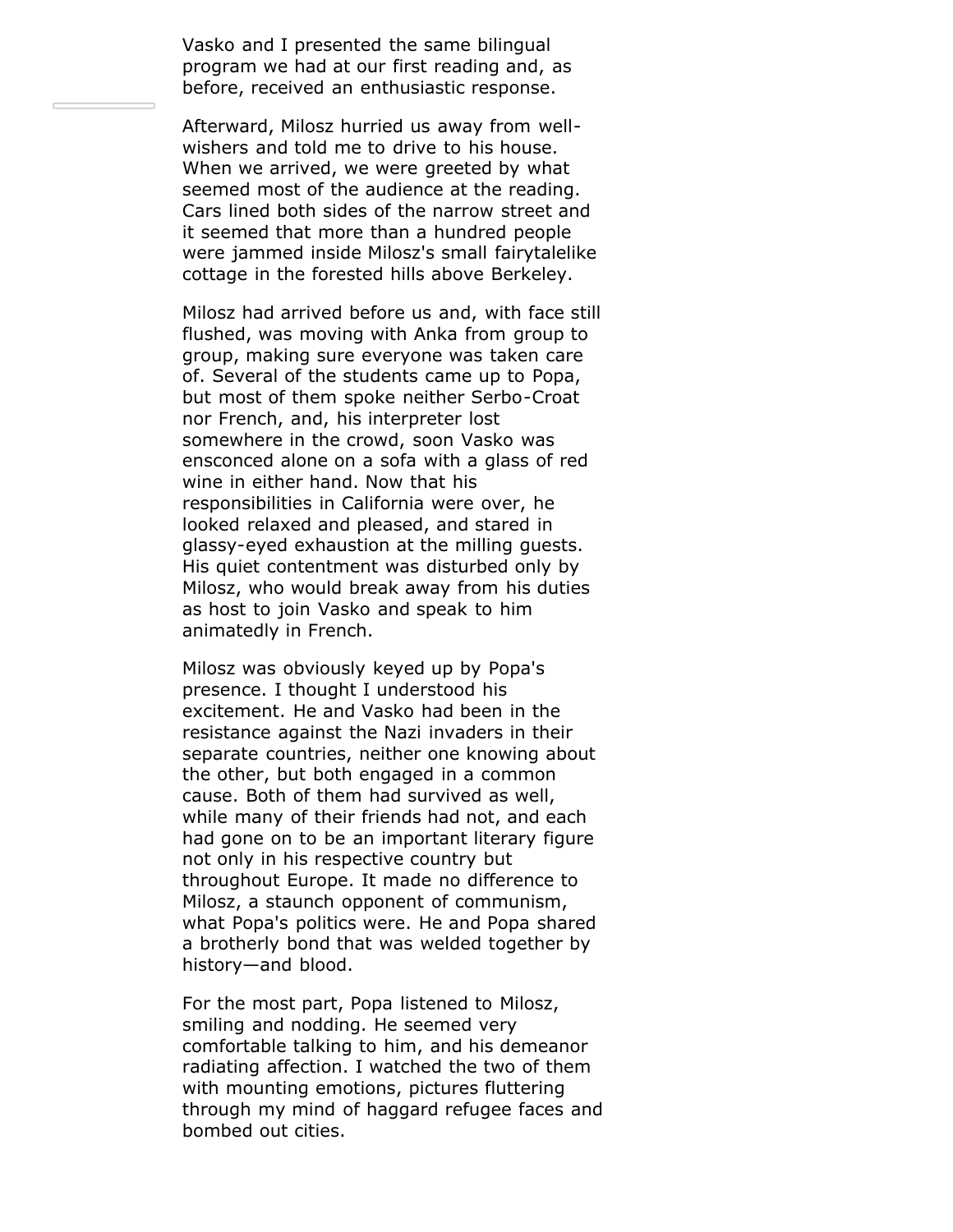The students strolled around the two men or sat in groups on the carpet, and it seemed that the world was going on around Popa and Milosz who were encapsulated in a bubble of time none of the guests could understand or were willing to allow themselves to imagine, even though they certainly knew that both men had experienced some of the most traumatic historical events of the century.

The guests, in fact, seemed totally absorbed in their own concerns. Many of them wore white handkerchiefs as armbands which identified them as demonstrators against the government's sending troops into Cambodia. This group was going straight from the party to the staging area of a huge protest march that was to take place the following morning.

Milosz talked to Vasko more vehemently as the evening wore on, darting away to refill his glass or say good night to a departing guest. Soon he was more flushed than ever and slightly drunk. The party began to thin. Those who stayed were the students wearing white armbands. They stood talking in groups or chatted while seated on the floor. At one point, Milosz, returning from refilling his glass, almost fell over one of the seated figures.

"What do you think you are doing?" he asked the person, a young man in a white shirt who looked at him uncomprehendingly.

"What do you think you are doing with that armband?" Milosz explained, swaying and pointing at the white handkerchief on the young man's arm. The young man looked down at his arm, then up at Milosz.

"We are demonstrating against U.S. involvement in Cambodia."

"And what are you demonstrating *for*?" Milosz retorted.

"For peace and love," replied a young girl seated in the group. Milosz swayed, saliva flecking his lips, clearly belligerent.

"Love? Love for what?" he asked in a challenging voice.

The party had grown silent and everyone in the room was staring at Milosz and the girl.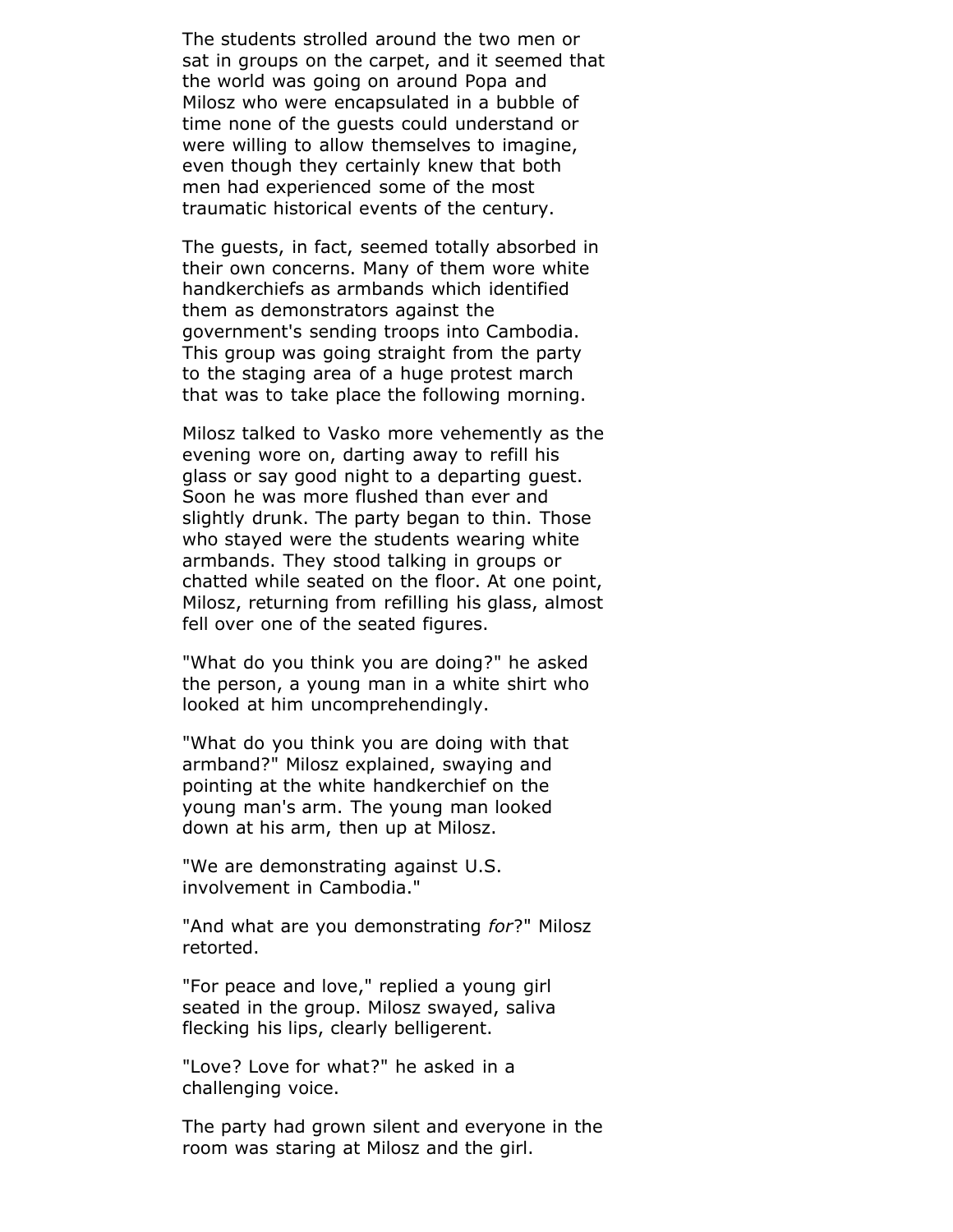"Love for everything and everyone," the girl replied.

"I taught you better than that," Milosz growled. "If you love everything and everyone, you love nothing. Love is selective."

The young man Milosz had first interrogated now came to the girl's rescue. "We demonstrate to stop the injustice going on in Vietnam and now Cambodia," he said.

Milosz's face was crimson.

"Children!" he spat out. "You are children! You know nothing! If you marched in Poland or the Soviet Union, they would shoot you down."

The girl was now incensed and said, "What's wrong with love? It's the only way to stop what is going on. We have to love each other."

"Love, love, love!" mocked Milosz, his voice rising to a shout. "Talk to me about love when they come into your cell one morning, line you all up, and say 'You and you, step forward. It's your time to die—unless any of your friends loves you so much he wants to take your place.'"

Shocked silence washed over the room. Milosz blinked and swayed, his feet planted angrily. Then he hoisted himself erect and made his way over to Vasko, where, in agitated French, he translated what had just taken place. Vasko listened, nodding and smiling, his eyes half closed, balancing the two half-filled wine glasses on his knees.

The young man in the group Milosz had just harangued snickered and murmured some words to the others who laughed and turned toward Milosz. Other chortles and snickers sprouted around the room. Milosz almost certainly heard them, but chose to ignore them and continued talking to Popa.

Once more I visualized the two of them encapsulated in a time bubble. In no way could the students fathom the agony as well as the anger that prompted Milosz's words. It was an anger at the memory of millions of dead bodies, an agony felt for all those who had lost their lives in another time and place. At the same time, Milosz seemed incapable of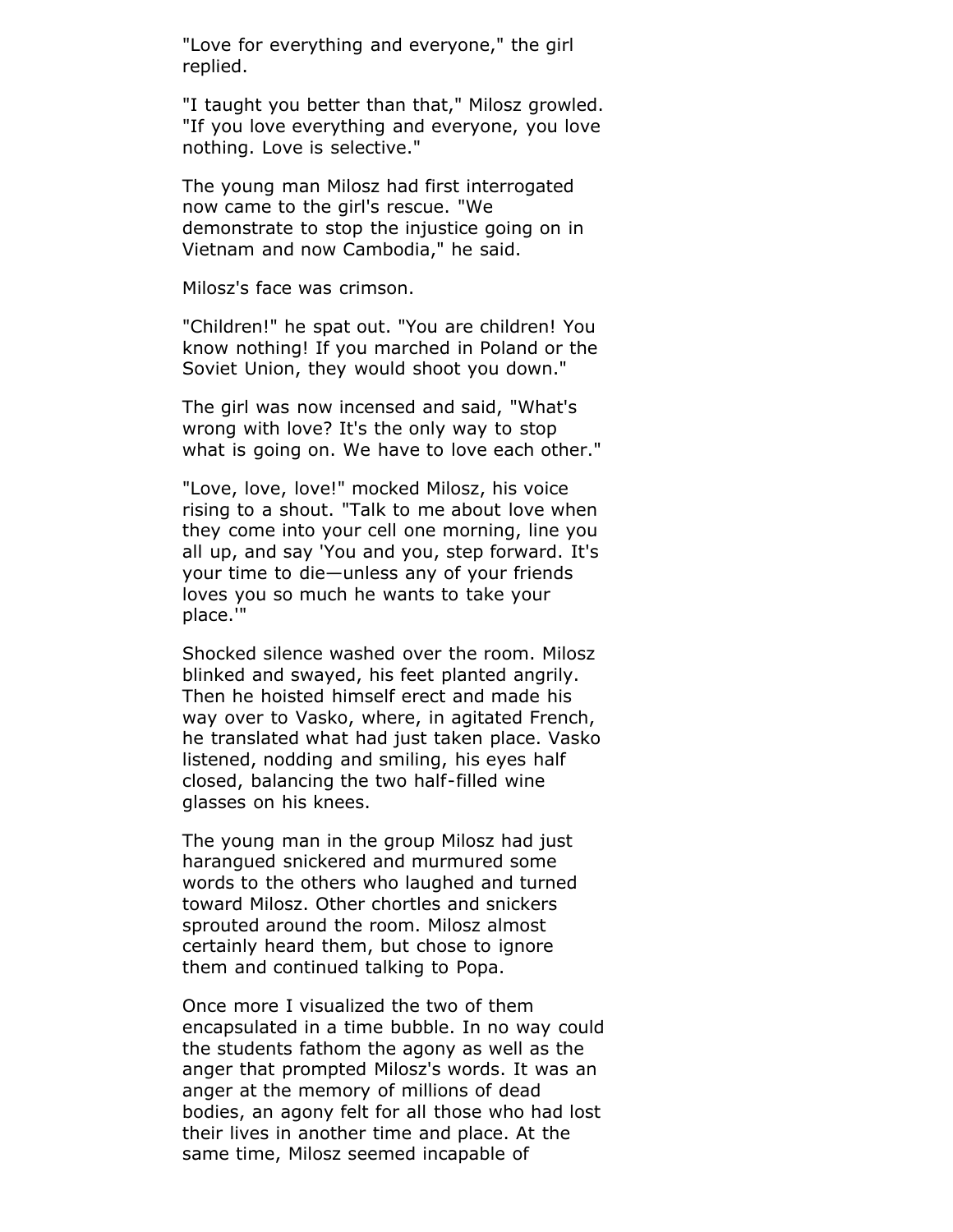understanding the young people's commitment to their history and the lives they were seeing destroyed around *them*. It was one of those moments filled with tragic irony, the kind of irony Milosz never abandoned in his work, and which is all too poignantly a part of the human condition.

## **III**

I continued to see Milosz on and off, although my trips to the San Francisco Bay Area became more infrequent as the years went on. After he won the Nobel Prize in 1980, Milosz was extraordinarily busy, in demand everywhere, and I felt uncomfortable bothering him. When he came to read at the University of California at Santa Cruz, Milosz asked specifically to see me, and at the party after his reading he asked the host to allow us to talk alone in an unused room.

He asked after me, and was sorry to hear about my divorce, and told me that Anka was ill. It was a quiet meeting, a father asking after his long-absent son. A few years later, Bob Hass, who had become his reader as well as translator, plucked me out of an audience waiting for Milosz to read in San Jose and told me Czeslaw wanted to see me backstage. There was a brief but warm meeting, and I congratulated him on the many honors that had been bestowed on him since I had last seen him.

Our last meeting was at the reception following another reading he gave, again in San Jose. It was 1989, and Milosz was to fly to Poland several days later, his first visit to his homeland, I think, since his defection in Paris in 1951. Anka had died three years before and Czeslaw had a new female partner who acted as organizer and go-between.

When I told her I was an old friend and wanted to say hello, she led me to him. His eyes were rheumy, and he had aged greatly. I said hello and realized he didn't know me. I tried to spark his memory by briefly recalling our first meeting in Wheeler Hall and Popa's reading, but he didn't remember what I was referring to. I smiled warmly, shook his hand and took my leave.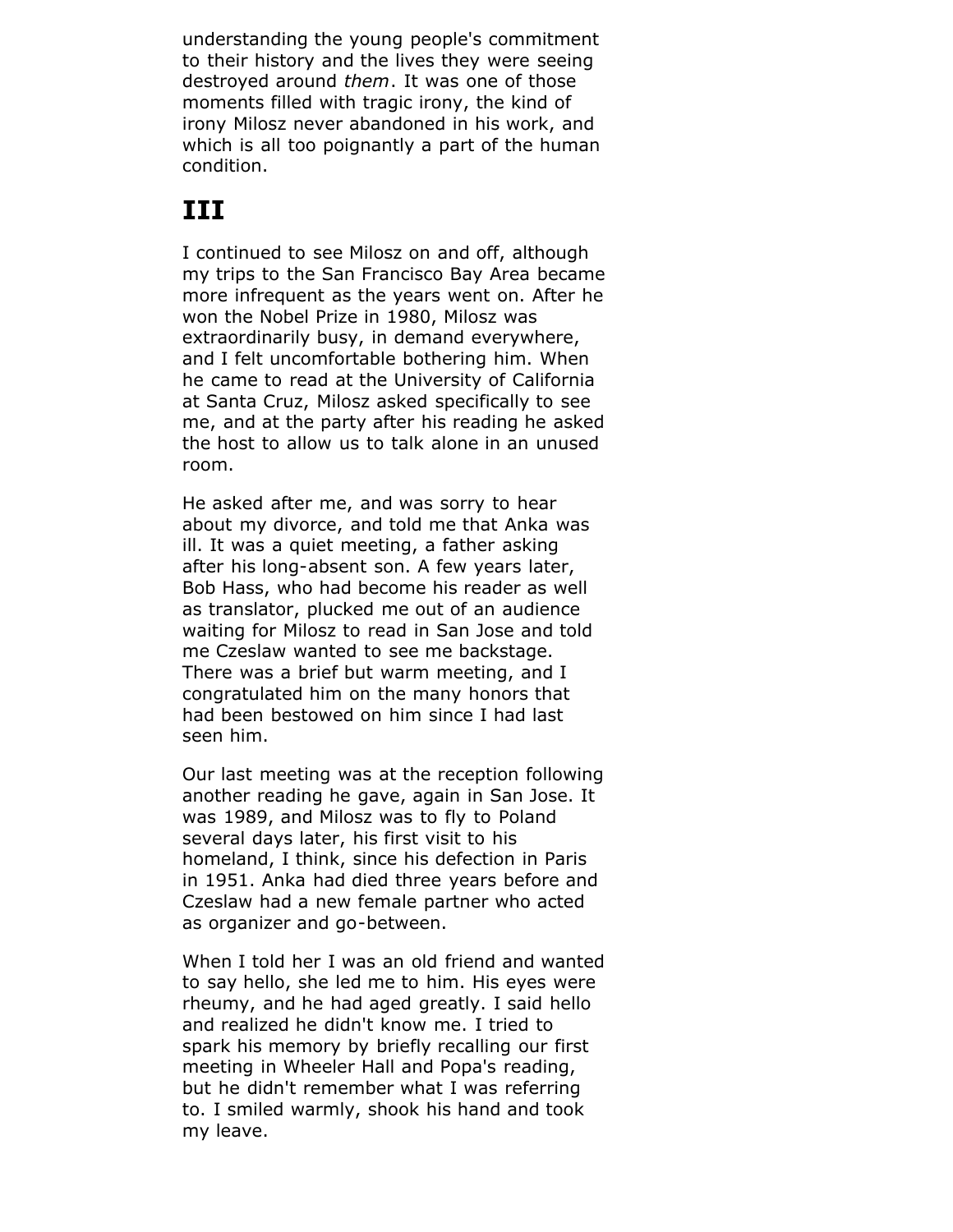Oh, yes, I was embarrassed—and feeling the stares of the people around him. A few moments later, his new companion, who later became his wife, came up to me and said Czeslaw wanted to see me. When I went up to him, he had tears in his eyes and held his arms out to embrace me, "Morton, Morton, of course I remember you," he said. We talked for several minutes and he asked me to write and send my new book to him. I did, and he wrote back the day before he left for Poland. It was good to see me, he said in the letter, and he liked the book, a sequence of poems about my ancestors in Poland and Russia, but he remembered nothing about Popa's reading or his visit to his house.

In Milosz's last comment, the irony he had warned me about 20 years before is painfully evident—although it is of a different order than sarcasm. As an exile in a foreign land and an alien culture, he returned again and again in his poetry and essays to memories of the Poland in which he had grown to manhood—a Poland that had vanished first with the Nazi invasion and then the communist takeover.

In fact, memory is one of the major subjects of Milosz's poetry, along with spiritual decay and the search for a moral foothold in the ruins of 20th-century history. That he would not remember meeting such an important fellow poet as Popa, who represented a connection with that vanished world, a meeting that must have been one of the more memorable events of his first decade in an America which ignored him and his country's history, is disarmingly ironic, and I can't help thinking that my rescuing that memory with this remembrance may be the kindest act I could perform for him —and, of course, that is an irony too.

Morton Marcus, Santa Cruz County's 1999 artist of the year, is the author of 10 books of poetry and fiction. His most recent book, 'Moments Without Names: New & Selected Prose Poems,' appeared in 2002. This article is from 'Striking Through the Masks,' a memoir in progress. 'Second Space: New Poems,' by Czeslaw Milosz will be published Oct. 5 by the Ecco Press.

Send a letter to the editor about this story to [letters@metronews.com.](mailto:letters@metronews.com)

[ [Silicon Valley](http://www.metroactive.com/papers/metro/09.01.04/index.html) | [Metroactive Home](http://metroactive.com/) | [Archives](http://metroactive.com/papers/metro/archives.html) ]